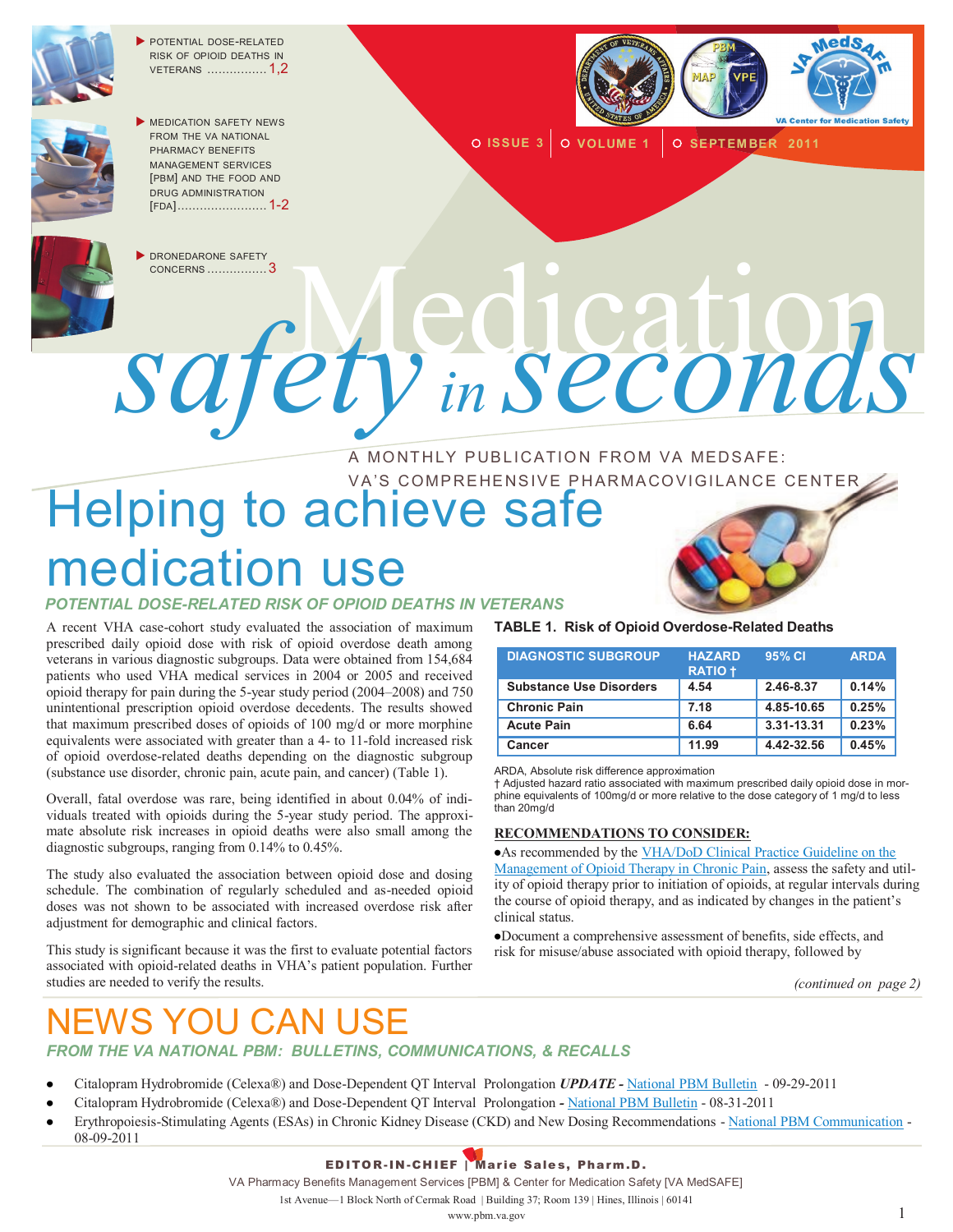## NEWS YOU CAN USE

#### *FROM THE FOOD AND DRUG ADMINISTRATION (FDA)*

#### Celexa (citalopram hydrobromide)- [Abnormal heart rhythms associated with high doses of Celexa \(citalopram hydrobromide\)](http://www.fda.gov/Drugs/DrugSafety/ucm269086.htm) 8/24/2011

Citalopram causes dose-dependent QT interval prolongation and FDA no longer recommends using doses above 40 mg per day.

- $\bullet$ Post-marketing reports submitted to FDA document cases of QT interval prolongation and Torsade de Pointes associated with branded and generic citalopram.
- FDA evaluated a randomized, multi-center, double-blind, placebo-controlled, crossover study, assessing the effects of 20-mg and 60-mg doses of Citalopram versus placebo on the QT interval in adults. Results showed maximum mean QT interval prolongations of 8.5, 12.6, and 18.5 milliseconds (ms) for 20 mg, 40 mg, and 60 mg citalopram, respectively.
- Other studies revealed no improvement in symptoms of depression at doses greater than 40 mg citalopram per day, although previous product labeling permitted use of 60 mg per day in certain patients. Typically, higher doses of selective serotonin reuptake inhibitors (SSRIs) are most commonly used for anxiety disorders where there is dose-response.

#### Actos(pioglitazone) - [Updated drug labels for pioglitazone-containing medicines](http://www.fda.gov/Drugs/DrugSafety/ucm266555.htm)

#### 8/4/2011 **(\*\*\*UPDATE FROM 06/15/2011\*\*\*)**

Product labeling for the pioglitazone-containing medicines now includes safety information stating that the use of pioglitazone for more than one year may result in an increased risk of bladder cancer. The updated drug labels recommend that healthcare professionals should:

- Not use pioglitazone in patients with active bladder cancer.  $\bullet$
- Use pioglitazone with caution in patients with a prior history of bladder cancer.
- Educate patients to contact their healthcare providers if experiencing new or worsening urinary pain or urgency as well as hematuria.

*(NOTE: Current VA* [Thiazolidinediones Criteria for Nonformulary Use](http://www.pbm.va.gov/Clinical%20Guidance/Criteria%20For%20Use/Thiazolidinediones%20Criteria%20for%20Nonformulary%20Use.doc) *will be updated to include active or prior history of bladder cancer as an exclusion criteria for pioglitazone therapy within the VA system.)*

#### Somatropin - [Safety review update of Recombinant Human Growth Hormone \(somatropin\) and possible increased risk of death](http://www.fda.gov/Drugs/DrugSafety/ucm265865.htm)

8/4/2011 **(\*\*\*UPDATE FROM 12/22/2010\*\*\* )**

In December 2010, FDA could not conclusively link recombinant human growth hormone use with increased risk of death after reviewing a French study (the Santé Adulte GH Enfant [SAGhE] study) as well as other available data. Further evaluation of the medical literature as well as reports from the FDA's Adverse Event Reporting System (AERS) did not support the association of increased risk of death with recombinant human growth hormone use. FDA anticipates more data from the SAGhE study in Spring 2012 and recommends the continued prescription and use of recombinant human growth hormone according to the labeled recommendations.

#### Diflucan - [Use of long-term, high-dose Diflucan \(fluconazole\) during pregnancy may be associated with birth defects in infants](http://www.fda.gov/Drugs/DrugSafety/ucm266030.htm) 08/03/2011

The pregnancy category for the antifungal drug fluconazole (Diflucan) for indications other than vaginal candidiasis changed from C to D, suggesting evidence of human fetal risk based on human data. Published case reports document birth defects with chronic high doses (400-800 mg/day) of fluconazole in the first trimester of pregnancy. Teratogenic effects resemble the autosomal recessive genetic disorder known as Antley-Bixler syndrome, and include short, broad head; abnormal looking face; abnormal development of the skullcap; oral cleft lip or palate; bowing of the thigh bones; thin ribs and long bones; muscle weakness and joint deformities; or congenital heart disease. Available human data do not associate this risk to a single, low dose of fluconazole 150 mg to treat vaginal candidiasis, leaving the pregnancy category for this indication at C. Healthcare providers should discuss potential risks to fetus if prescribing chronic, high dose fluconazole during pregnancy, or if a patient becomes pregnant during chronic, high dose fluconazole use.

# Helping to achieve safe medication use

*POTENTIAL DOSE-RELATED RISK OF OPIOID DEATHS IN VETERANS*

#### *(continued from page 1)*

development and enactment of a plan for patient education, continued close monitoring and implementation of a risk management plan when opioid-related risk is specifically identified. The use of written opioid treatment agreements, informed consents, patient education materials, and opioid monitoring templates may aid in such documentation.

Start opioids at the lowest dose and titrate the dose slowly based on adequacy of treatment response.

Consider the potential risks versus benefits of opioid therapy before increasing doses to 100 mg/d or more morphine equivalents.

As dosing is increased, particularly above 100 mg/day of oral morphine equivalents, monitor for any signs of overmedication (e.g., confusion, forgetfulness, excessive sleepiness or drowsiness, periods of unconsciousness, increased snoring, periods of apnea during sleep, word slurring, altered mental status).

Educate patients taking opioid doses 100 mg/d or more morphine equivalents and/or their caregivers about the potential for increased risk and what to do if the patient develops signs of possible overdose.

Instruct patients to avoid increasing opioid doses on their own.

Avoid interacting drugs, if possible, that may increase the risk for opioid overdose or opioid-related death when used concurrently with opioids. A few notable examples are concomitant use of benzodiazepine and other CNS depressants with any opioid, CYP3A4 inhibitors with fentanyl, and QTc-prolonging drugs with methadone.

Use caution if long- and short-acting opioids (for rescue or breakthrough pain) are used concomitantly to manage severe, chronic pain. Note that the [VHA/DoD Clinical Practice Guideline on the Management of Opioid](http://www.healthquality.va.gov/Chronic_Opioid_Therapy_COT.asp)  [Therapy in Chronic Pain](http://www.healthquality.va.gov/Chronic_Opioid_Therapy_COT.asp) supports the use of long-acting opioids in a scheduled manner for chronic pain, rather than the use of supplemental or as-needed (p.r.n.) opioids for pain exacerbations.

Use extreme caution in patients with chronic obstructive pulmonary disease or cor pulmonale and in patients who have a substantially decreased respiratory reserve (e.g., severe kyphoscoliosis), hypoxia, hypercapnia, or pre-existing respiratory depression. Use caution when using opioids in elderly patients and in patients with renal or liver dysfunction (of note, morphine may cause neurotoxicity in patients with renal impairment). Consult specific product information for contraindications, warnings, and dosage adjustments.

REFERENCES: 1. Bohnert ASB, Valenstein M, Bair MJ, et al. Association Between Opioid Prescribing Patterns and Opioid Overdose-Related Deaths. JAMA. 2011;305(13)1315–1321.

<sup>2.</sup> VA/DoD Clinical Practice Guideline on Management of Opioid Therapy in Chronic Pain, May 2010. Available at: [http://www.healthquality.va.gov/Chronic\\_Opioid\\_Therapy\\_COT.asp](http://www.healthquality.va.gov/Chronic_Opioid_Therapy_COT.asp) . Accessed 2011 08 16.

*Contributed by: Francine Goodman, Pharm.D., B.C.P.S.*